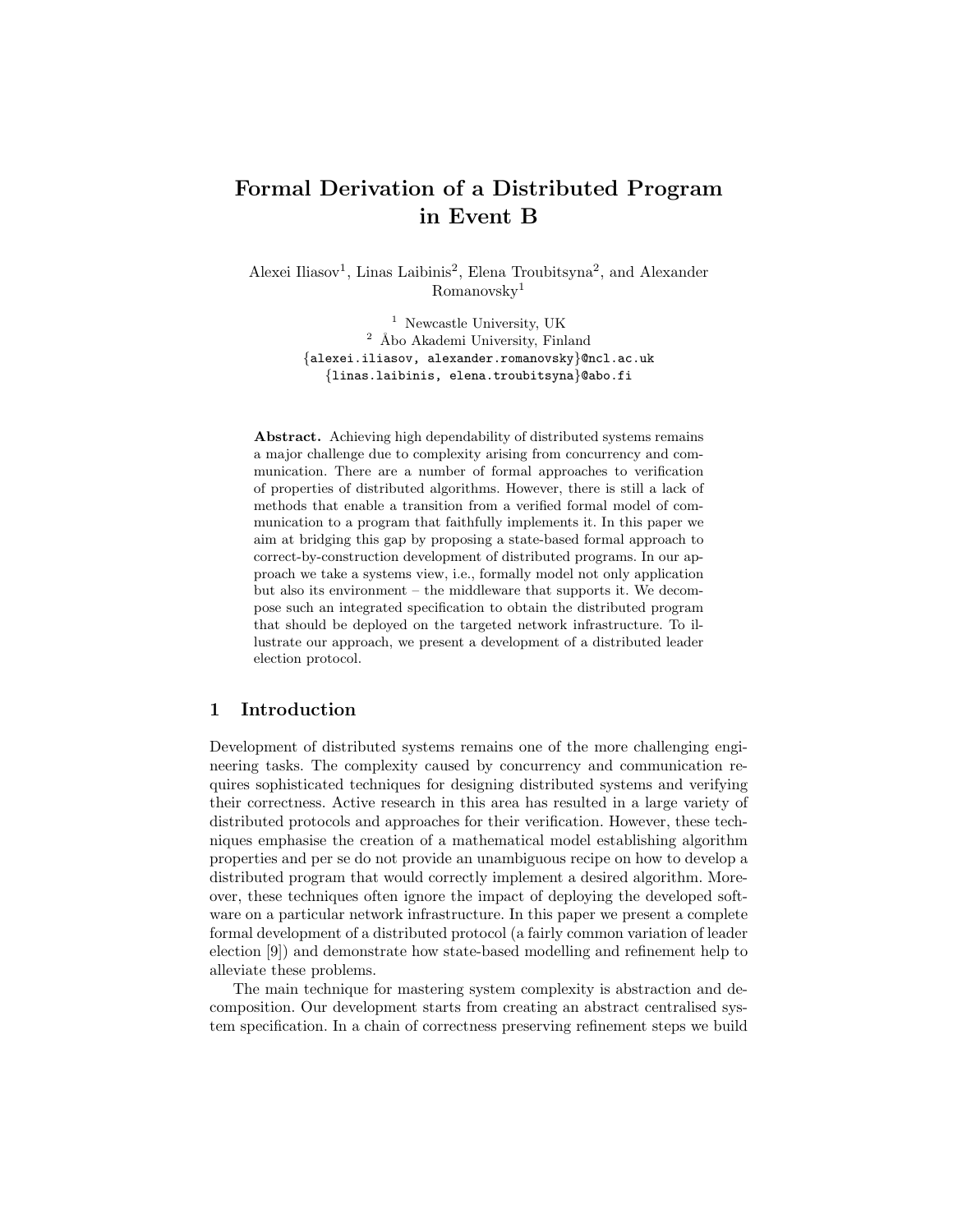```
MACHINE M
 SEES Context
 VARIABLES vINVARIANT Inv(c, s, v)INITIALISATION ...
 EVENTS
    E_1 = any vl where g(c, s, vl, v) then S(c, s, vl, v, v') end
    . . .
END
```
## Fig. 1. Structure of Event B model

the details of the distributed algorithm and communication scheme. Our modelling adopts a systems approach: the specification defines not only the behaviour and properties of the algorithm but also the essential assumptions about the network infrastructure. The final step of our refinement chain is decomposition. We rely on the modularisation extension of Event B [2] to decompose the specification into separate modules representing the communicating processes and the middleware. The obtained specification of processes may be further refined into runnable specifications and treated as programs. Alternatively, a translation may be done into a programming language. Our formal development ensures that the resulting distributed program will behave correctly when deployed on the middleware that satisfies the assumptions explicitly stated in the formal model.

# 2 Background

We start by briefly describing our development framework. The Event B formalism [2, 16] is a specialisation of the B Method [1], a state-based formal approach that promotes the correct-by-construction development paradigm and formal verification by theorem proving. Event B enables modelling of event-based (reactive) systems by incorporating the ideas of the Action Systems formalism [4] into the B Method. Event B is actively used within the FP7 ICT project DE-PLOY [12] to develop dependable systems from various domains.

## 2.1 Modelling and Refinement in Event B

The Event B development starts from creating an abstract system specification. The general form of an Event B model is shown in Figure 1. Such a model encapsulates a local state (program variables) and provides operations on the state. The actions (called events) are defined by a list of new local variables (parameters) vl, a state predicate g called event guard, and a next-state relation S called *substitution* (see the **EVENTS** section in Figure 1). Event parameters and guards may be sometimes absent leading to the respective syntactic shortcuts starting with keywords when and begin.

The event guard  $q$  defines the condition or a set of states when the event is enabled. The relation  $S$  is expressed as either a deterministic or non-deterministic assignment to the model variables. One form of a non-deterministic assignment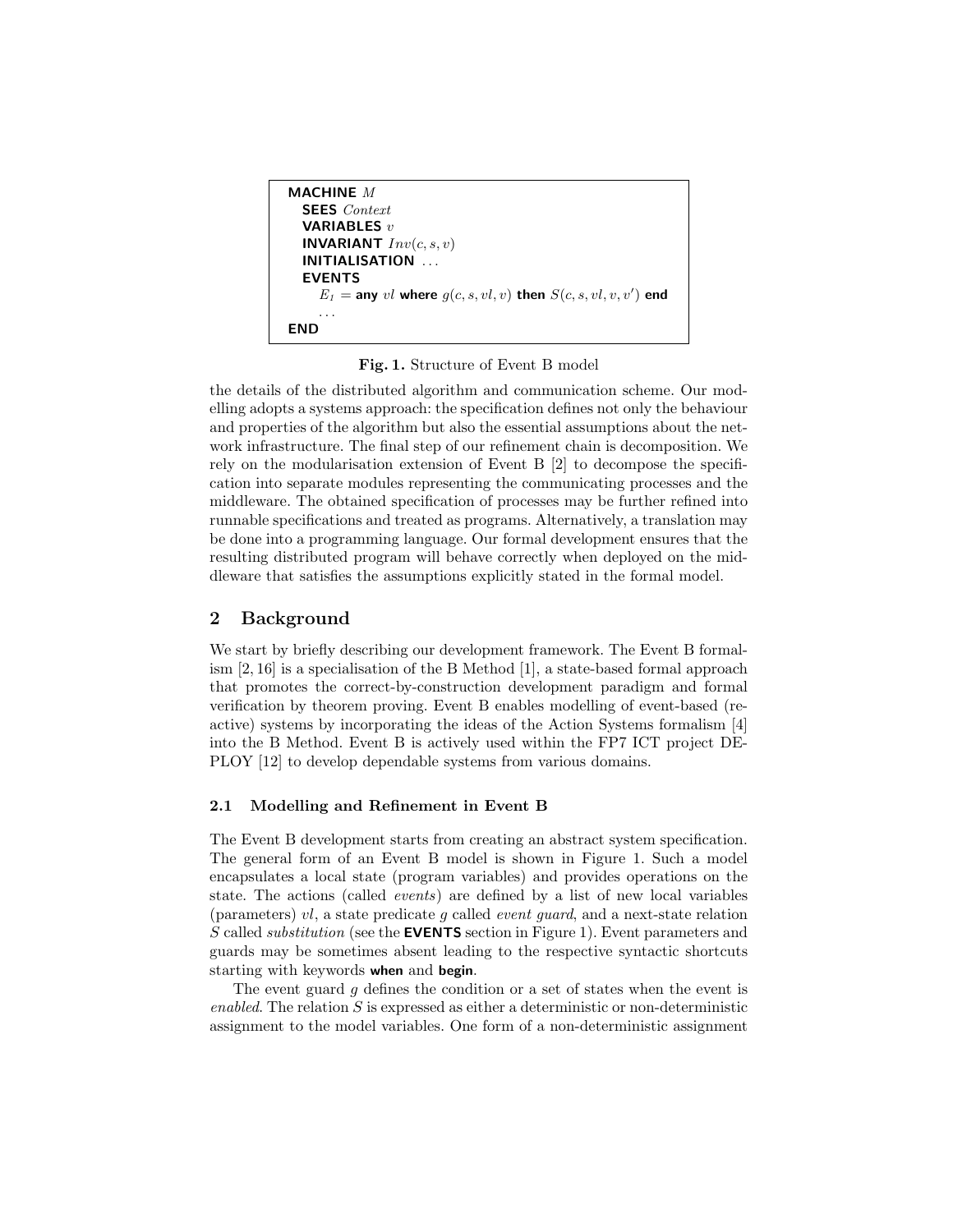used in the paper is the selection of a value from a set expression, written as  $v : \in Set$ , where  $Set$  is an non-empty set of possible values.

The INVARIANT clause contains the properties of the system (expressed as state predicates) that should be preserved during system execution. These define the safe states of a system. In order for a model to be consistent, invariant preservation should be formally demonstrated (i.e., proved). Data types s, constants c and relevant axioms are defined in a separate component called *context* (clause SEES in Figure 1).

The cornerstone of the Event B method is  $refinement - the process of trans$ forming an abstract specification by gradually introducing implementation details while preserving correctness. It allows us to transition from an abstract, non-deterministic model to a detailed, deterministic program implementing a system. Since Event B models are state-based, data refinement – a technique of reinterpreting a model using different state models – is at the core of most refinement proofs. For a refinement step to be valid, every possible execution of a refined machine must correspond to some execution step of its abstract machine.

The consistency of Event B models, i.e., verification of well-formedness and invariant preservation as well as correctness of refinement steps, should be formally demonstrated by discharging relevant proof obligations, which collectively define the *proof semantics* of a model [2]. The Rodin platform [18], a tool supporting Event B, is an integrated environment that automatically generates necessary proof obligations and manages a collection of automated provers that would try to autonomously discharge the generated theorems. At times a user intervention would be necessary to guide the provers or construct a complete proof in an interactive proving environment. The level of automation in proving is high enough to make realistic development practical. On average, the rate of assisted proofs is about 20%, of which only a small percentage goes beyond giving one or two hints to the provers.

#### 2.2 Modelling Modular Systems in Event B

Recently the Event B language and tool support have been extended with a possibility to define modules  $[11, 17]$  – components containing groups of callable atomic operations. Modules can have their own (external and internal) state and the invariant properties. The important characteristic of modules is that they can be developed separately and, when needed, composed with the main system.

A module description consists of two parts – module interface and module *body*. Let M be a module. A module interface  $MI$  is a separate Event B component. It allows the user of module  $M$  to invoke its operations and observe the external variables of M without having to inspect the module implementation details.  $MI$  consists of external module variables w, constants c, sets s, the external module invariant  $M_{\perp}Inv(c, s, w)$ , and a collection of module operations, characterised by their pre- and postconditions, as shown below.

The primed variables in the operation postcondition stand for the final variable values after operation execution. If some primed variables are absent, this means that the corresponding variables are unchanged by an operation.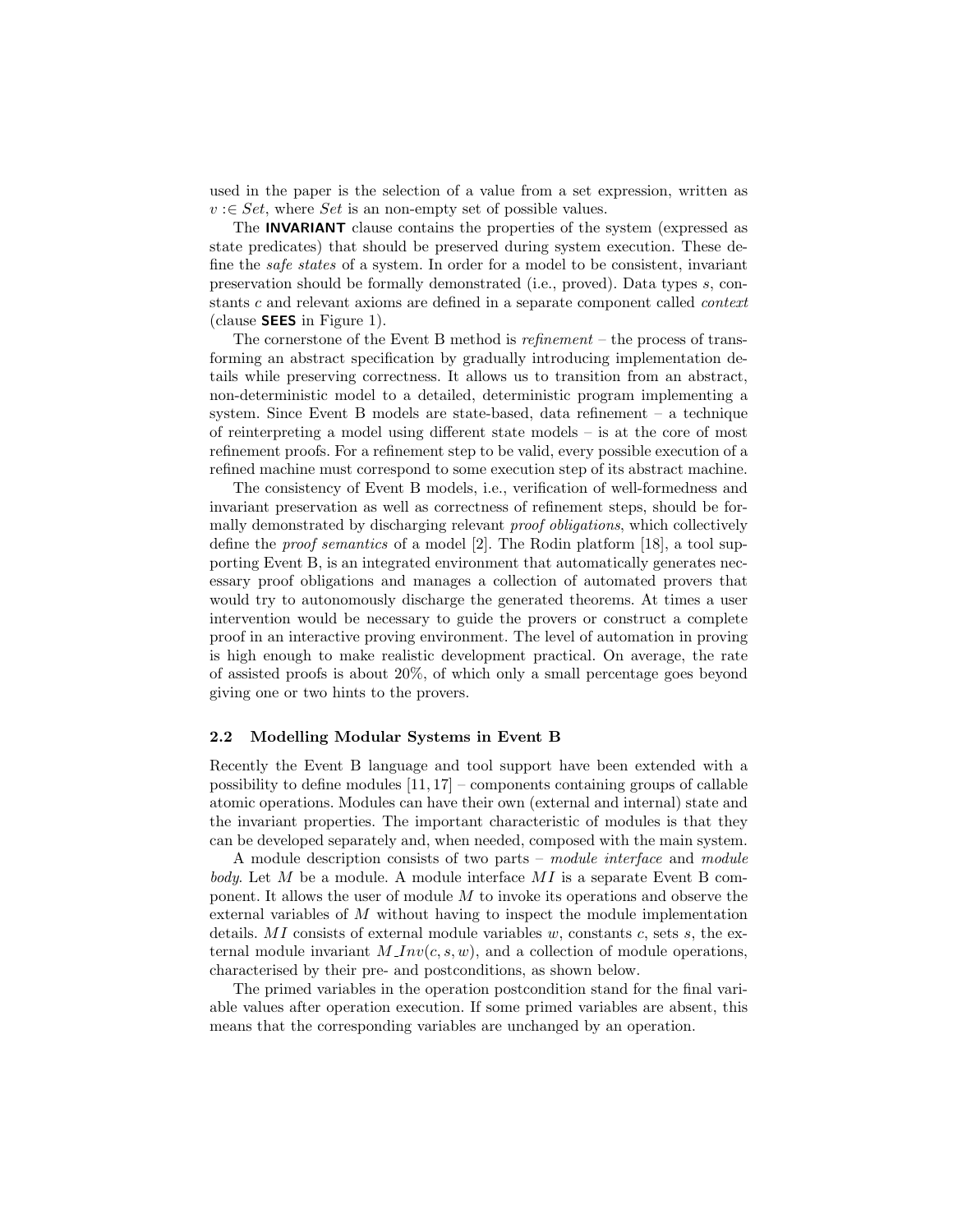```
INTERFACE MI
  SEES MI_Context
  VARIABLES w
  INVARIANT M_{Inv}(c, s, w)INITIALISATION ...
  PROCESS
     PE_1 = any vl where g(c, s, vl, w) then S(c, s, vl, w, w') end
     . . .
  OPERATIONS
     O_1 = any p pre Pre(c, s, vl, w) post Post(c, s, vl, w, w') end
     . . .
END
```
## Fig. 2. Interface Component

In addition, a module interface description may contain a group of standard Event B events under the PROCESS clause. These events model autonomous module thread of control, expressed in terms of their effect on the external module variables. In other words, the module process describes how the module external variables may change between operation calls.

A module development starts with the design of an interface. Once an interface is defined, it cannot be altered in any manner. This ensures that a module body may be constructed independently from the model relying on the interface of the module. A module body is an Event B machine. It implements the interface by providing the concrete behaviour for each of the interface operations. The interface process specification may be further refined like a normal subset of Event B events. A set of additional proof obligations are generated to guarantee that an operation has a suitable implementation in the implementing machine.

When module  $M$  is imported into another Event B machine, the importing machine may invoke the operations of  $M$  and access (read) the external (interface) variables of  $M$ . To make a specification of a module generic, in  $MI\_Context$ we can define some constants and sets (types) as parameters. Their properties then define the constraints to be verified when a module is instantiated.

Next we present a formal development of a distributed system that illustrates the various aspects of modelling and refinement in Event B.

## 3 Modelling of a Leader Election Protocol

The main goal of this paper is to present an entire formal development of a distributed system in Event B. The system implements a leader election protocol, i.e., its purpose is to elect a single leader among all the participating processes. The solution is inspired by the bully algorithm [9]. In its simple interpretation the algorithm ensures that the process with a largest id wins from all the processes willing to become a leader.

Our development strategy is as follows. The development starts from a trivial high-level specification that "magically" elects the leader. In a number of steps we obtain a model of a centralised leader election algorithm. Then we gradually decentralise this model by refining its data structure and behaviour. Several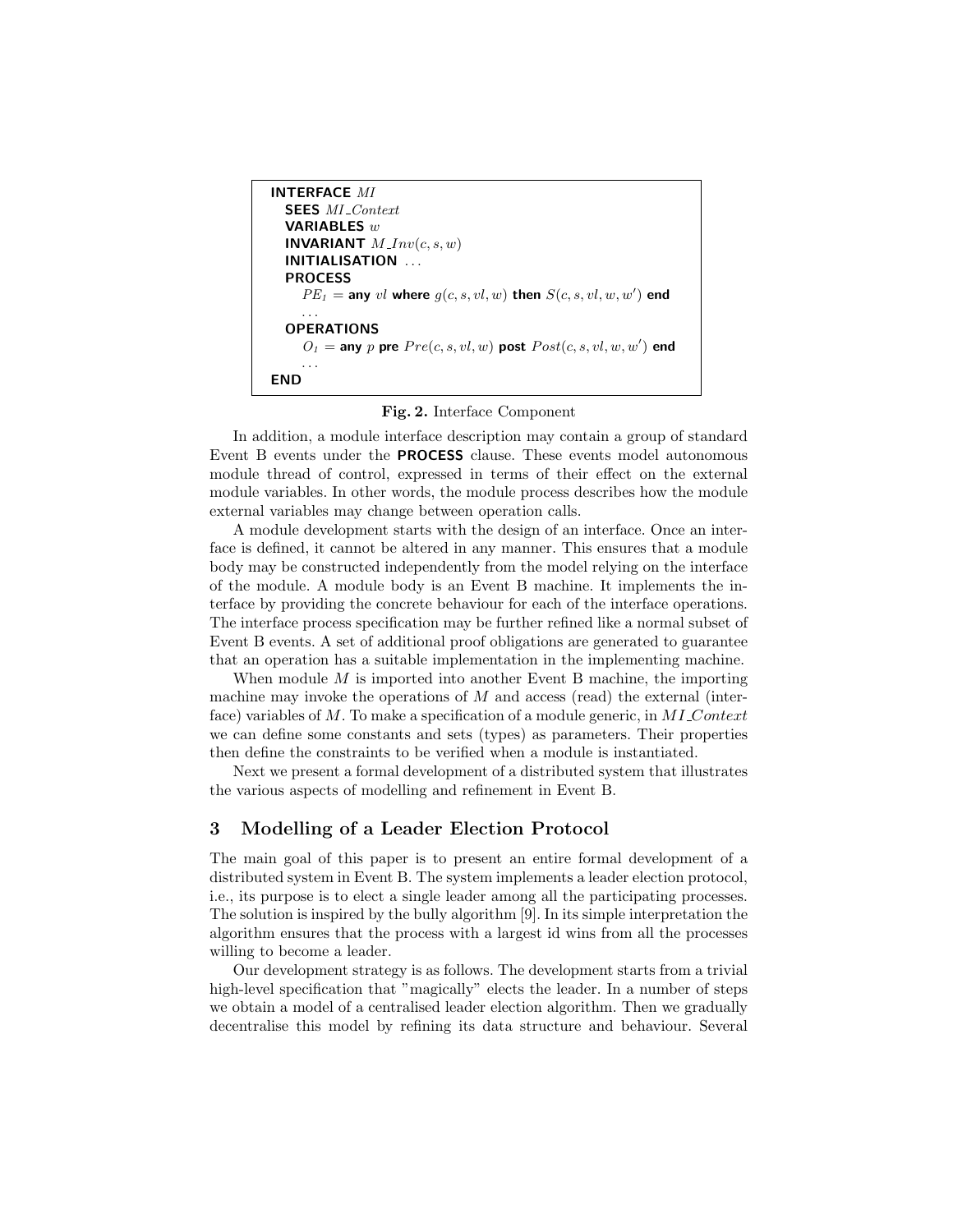refinement steps aim at decoupling the data structures of the individual processes and introducing the required communication mechanism.

In this last, more challenging refinement step, we decompose the specification to separate the model of communication environment (middleware) from the models of constituent processes. To achieve this, we rely on the modularisation extension of Event B. Finally, we show how the process specifications may be converted into runnable code. Due to a space limit we do not present the complete specifications produced at each refinement step. Instead we describe the more interesting aspects of each particular model. The complete Event B development is available at [14].

#### 3.1 Abstract Model of Leader Election

Abstract specification Our development starts with creating an abstract model that defines a single variable leader and one-shot leader election abstraction. Assume that the system has n processes and the process ids are from  $1 \dots n$ . The leader election protocol is made of a single event that atomically selects a new leader value:

 $elect =$  any nl where  $nl \in 1..n$  then leader := nl end

First Refinement In the first refinement step we start to introduce some localisation properties of the algorithm. Each process is able to decide (vote) on whether it wants to become a new leader or not. Such a decision is made by a process independently of other processes and is recorded in a global vector of decisions:  $decision: 1 \dots n \rightarrow 0 \dots n$ .

When a process votes, it puts into the decision vector either its id (process identifier), indicating that it is willing to be a new leader, or 0, indicating the opposite:  $\forall i \cdot i \in dom(decision) \Rightarrow decision(i) \in \{0, i\}.$ 

To determine the leader among the set of willing processes, we compare their "bully" id's. A new leader is a process with the maximal id among the processes that are willing to be leaders. Assuming the decision vector is complete, the new leader is the process with the largest id, i.e.,  $max(ran(decision))$ , where ran is the function range operator.

Unfortunately, all the processes may refuse being a leader and then the election has to be restarted. This means that a protocol round is potentially divergent. To avoid this, we exclude the situation when every process decides not to be a leader. This is achieved by requiring that any process willing to initiate the protocol is also committing to be a leader. The corresponding invariant property states that, whenever the decision vector is not empty, there is a process willing to be a new leader:  $card(decision) \geq 1 \Rightarrow max(ran(decision)) \in 1 ... n$ .

This invariant guarantees that after a voting round, when the decision vector has records for all the processes, there is a new leader. The protocol may be initiated by any process that has not yet voted (event initiate). As soon as a new election is initiated, i.e.,  $dom-decision \neq \emptyset$ , the remaining processes are free to choose or decline to be a new leader (event decide).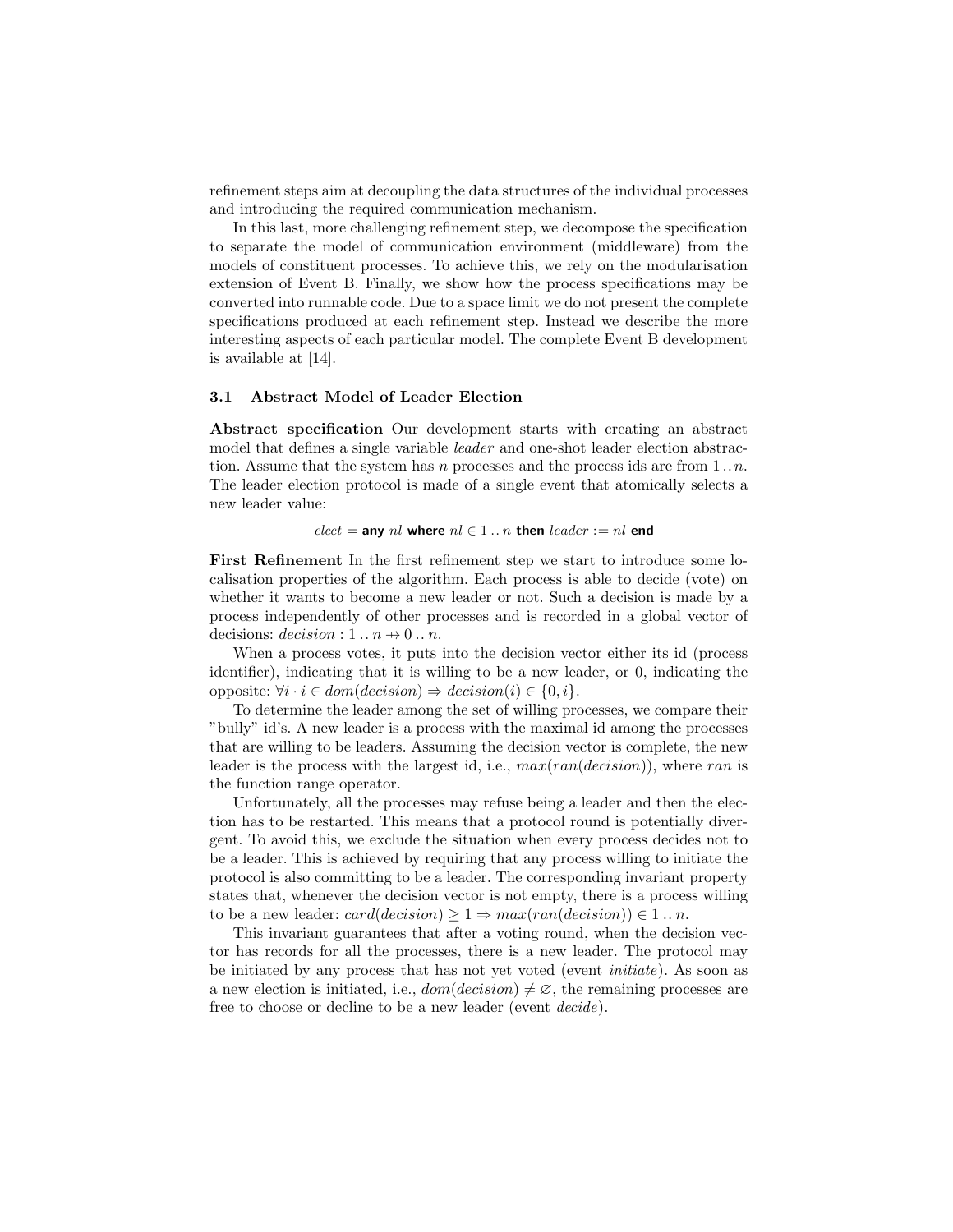```
initiate = any idx where
               idx \in 1 \dots nidx \notin dom(decision)then
               decision(idx) := idxend
                                              decide = \text{any } i dx, d \text{ where}idx \in 1 \dots nidx \notin dom(decision)d \in \{idx, 0\}decision \neq \emptysetthen
                                                             decision(idx) := dend
```
Even after the protocol has been initiated, the processes can still continue to "initiate" the election. This effectively corresponds to expressing willingness to become a new leader. The abstract event elect is now refined by the following a deterministic event, computing the new leader id from the vector of process decisions.

 $elect =$  when  $dom(decision) = 1...n$  then  $leader := max(rangecision))$  end

## 3.2 Decentralising Leader Election

Second refinement After the first refinement the leader election is modelled in a centralised way – processes are able to access the global decision vector decision. It yields a simple model but prevents a distributed implementation. Our next refinement step aims at decentralising the model (and thus the localisation of model state). For each process i, we introduce other(i) – a local, process-specific version of the global decision vector: other ∈ 1 .. n → P(0 .. n).

Based on the information contained in  $other(i)$ , the process i should be able compute an overall leader without consulting the global vector decision. In the invariant we postulate that a local knowledge of a process is a part of the global decision vector:  $\forall i \cdot i \in 1 \dots n \Rightarrow other(i) \subseteq ran(\{i\} \Leftrightarrow decision)$ , where  $\Leftrightarrow$  is the domain subtraction operator. At the same time,  $other(i)$  does not include the process decision stored separately.

To populate their local versions of the decision vector, the processes have to communicate between each other. Once the process has voted, it starts communicating its vote to other processes. Symmetrically, a process populates its local knowledge by receiving messages from the other processes. As a simple model of communication, for each process i, we introduce the set  $recv(i)$  – a set of the processes from which it has received their vote messages, and the set  $pending(i)$ – a set of the processes that it has committed to communicate its decision to. A process must communicate its decision to all other processes.

We do not consider here process and communication failures. Process crashes and message loss do not affect the correctness properties but make it impossible to demonstrate the progress (convergence) of the protocol (unless, of course, there is an upper bound on the number of process and message failures). We prefer to produce a stronger, convergent model first and then consider a case where individual communications steps cannot be proven convergent due to potentially infinite retransmission attempts recovering from lost messages. Our intention is to deal with process and communication failures in the model of the middleware introduced after the decomposition step.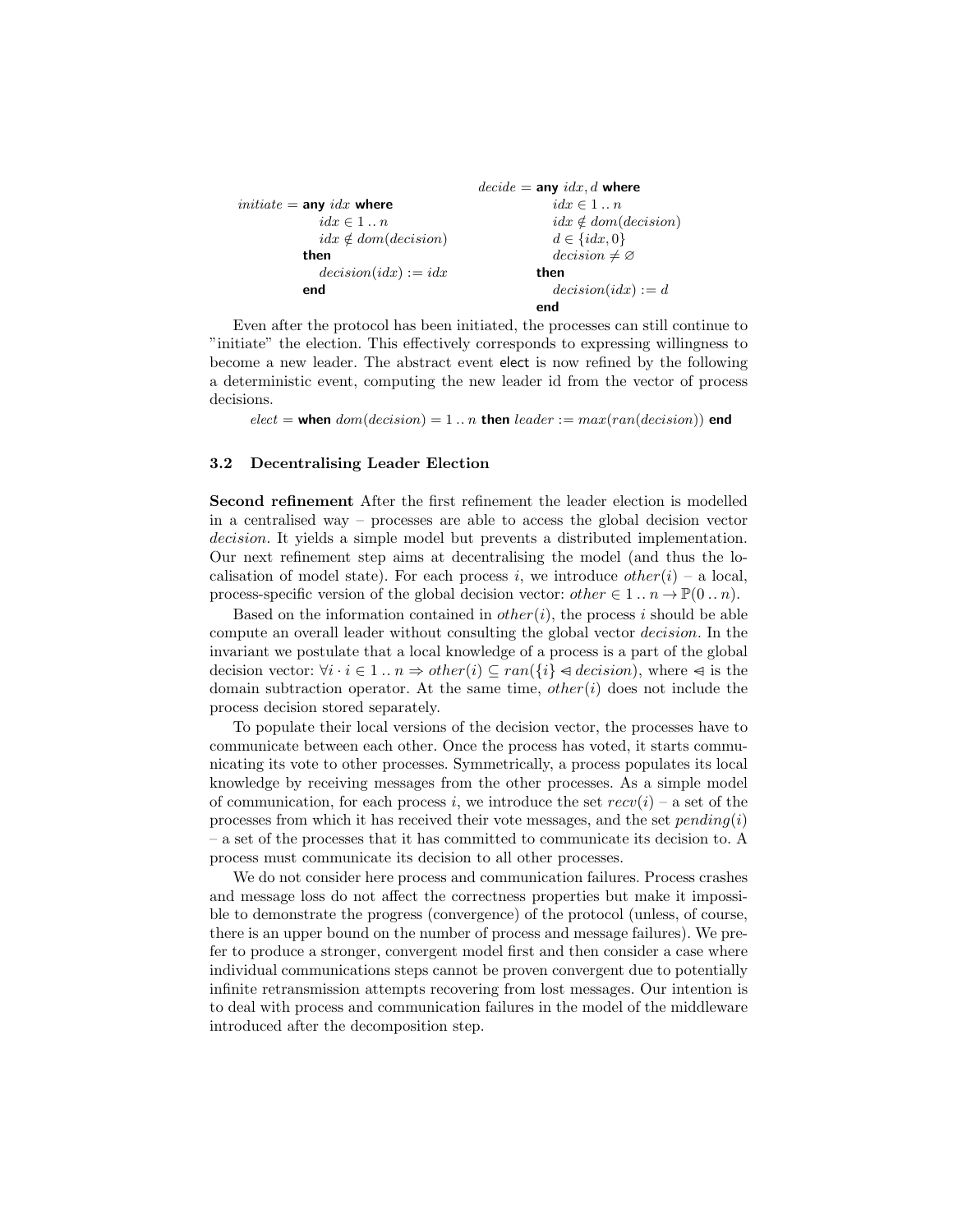In the following invariant we define the properties of our communication scheme. The messages committed by one process to be sent are not yet received by another process:

 $\forall i, j \cdot i \in 1 \dots n \land j \in 1 \dots n \Rightarrow (i \in pending(j) \Rightarrow j \notin rev(i))$ 

Moreover, for each process, the local version of the decision vector  $other(i)$  is an exact slice of the global decision vector, formed from the received messages:

 $\forall i \cdot i \in 1 \dots n \Rightarrow decision[recv(i)] = other(i)$ 

where [...] is the relational image operator.

The behavioural part of the communication model comprises two new events: send and receive. The event send models sending a decision message to some destination process to. The event is potentially divergent. It will be made convergent in the next refinement step. The event receive models the reception of a decision message. It uses the message to update the local knowledge  $(\text{other}(to))$  of a process as well as the sets of the received and pending messages.

| $send =$                             | $receive =$                                      |
|--------------------------------------|--------------------------------------------------|
| any $idx, to$ where                  | any $idx, to$ where                              |
| $idx \in dom(decision)$              | $idx \in dom(pending)$                           |
| $to \in 1 \dots n \setminus \{idx\}$ | $to \in pending(idx)$                            |
| $idx \notin rev(to)$                 | then                                             |
| then                                 | $recv(to) := recv(to) \cup \{idx\}$              |
| $pending(idx) :=$                    | $other(to) := other(to) \cup \{decision(idx)\}\$ |
| $pending(idx) \cup \{to\}$           | $pending(idx) := pending(idx) \setminus \{to\}$  |
| end                                  | end                                              |

The purpose of the decentralisation performed at this refinement step is to ensure that, once the local decision vector is completely populated, a process can independently elect the leader. To represent the locally selected leaders, we split (data refine) the abstract variable leader into a vector of leaders, one for each process. We define the gluing invariant that connects the new vector leaders with the abstract variable leaders  $\in 1 \dots n + 1 \dots n$  such that  $\forall i \cdot i \in dom( leaders) \Rightarrow leaders(i) = leader.$ 

The central property of this refinement step is that the leader id is determined from the local knowledge is the actual leader defined by the global decision vector:

> $\forall i \cdot i \in 1 \dots n \land \text{recv}(i) = \text{dom}(\{i\} \triangleleft \text{decision}) \implies$  $max(ran(decision)) = max(other(i) \cup \{decision(i)\})$

This is an essential property with respect to the protocol correctness. It also justifies refining the event *elect* into its decentralised version, where each process is able to compute the common leader once  $other(i)$  contains the decisions of all other processes:  $leads(idx) := max(other(idx) \cup \{decision(idx)\}).$ 

## 3.3 Refining Inter-Process Communication

Third refinement Our next refinement steps aims at achieving further decoupling of process data structures. Currently, to send a decision message, a process should access the recv variable of the targeted recipient to check that it has not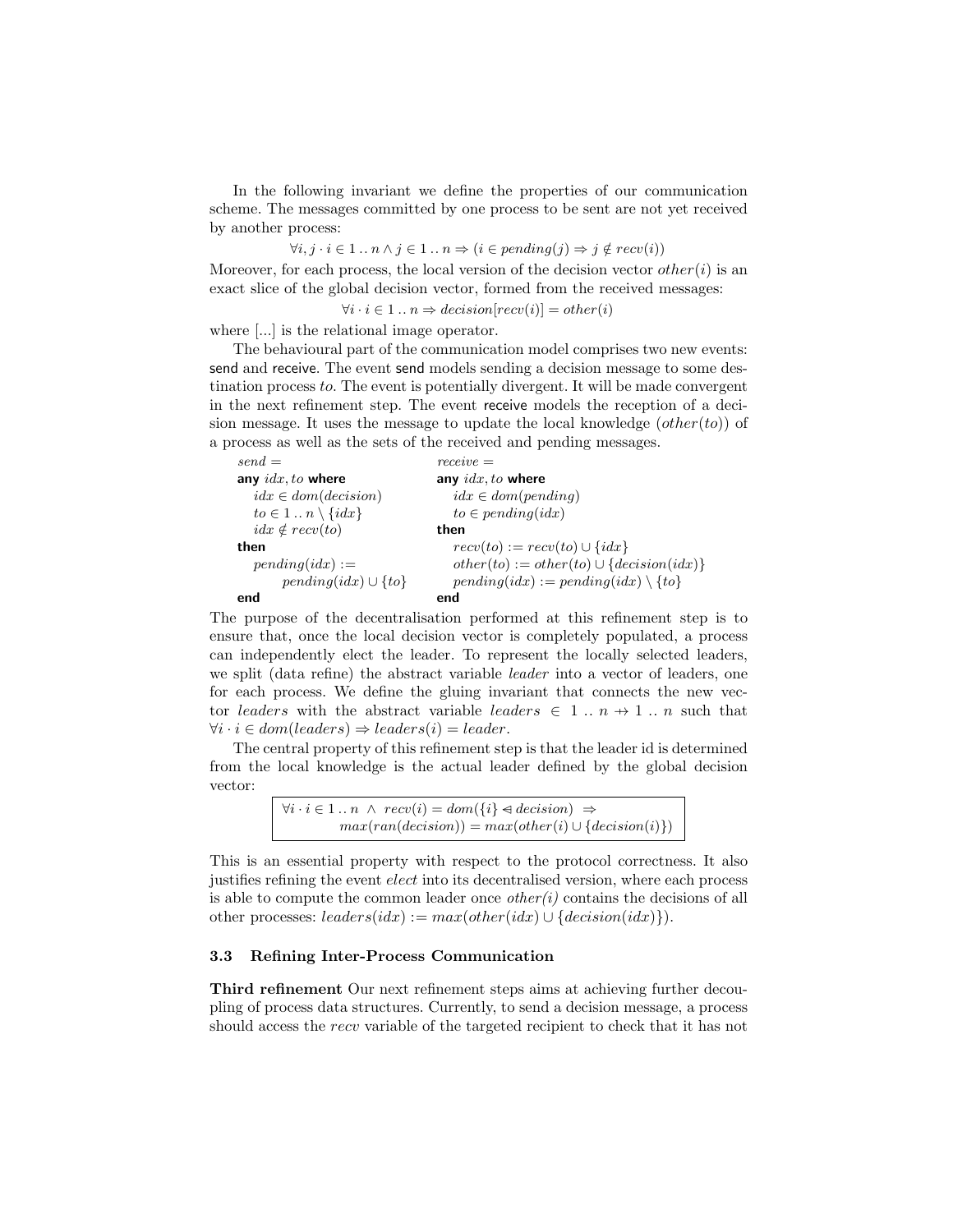received this message. Such an access to the process local data can be avoided if for each process i we introduce a history of the recipients of messages sent by i – sent(i), where sent  $\in 1 \dots n \to \mathbb{P}(1 \dots n)$ . Correspondingly, event send is refined as follows

 $send =$ any  $idx, to$  where

$$
\begin{array}{l}\n\cdots \\
\text{to } \underline{\notin} \operatorname{sent}(\text{idx}) \text{ // instead of } \text{idx} \notin \operatorname{recv}(to) \\
\text{then} \\
\operatorname{sent}(\text{idx}) := \operatorname{sent}(\text{idx}) \cup \{\text{to}\} \\
\cdots \\
\text{end}\n\end{array}
$$

Since  $sent(i)$  includes all the messages currently being transmitted, the pending messages constitute the subset of the outgoing messages history:  $\forall i \cdot i \in 1..n \Rightarrow$ pending(i)  $\subseteq sent(i)$ . Now we can formulate the following property central to the model of communication mechanism.

$$
\forall i,j \cdot i \in 1 \ldots n \Rightarrow (j \in sent(i) \setminus pending(i) \Leftrightarrow i \in recv(j))
$$

It postulates that if a process  $j$  has received a message from a process  $i$  then the process i has sent the message to j and this message is not currently in transition (not in the set pending). The same property holds in the other direction: what has been sent and is not being transmitted has been received. This allows us to conclude that the combination of sent, pending and recv describes a one-to-one asynchronous communication channel.

Fourth refinement As a result of introducing the message history sent, the vector recv becomes redundant. Therefore, it may be data refined by a simpler data structure, irec, storing only the number of received messages. This simplifies the model, e.g., by allowing to replace adding elements to a set by incrementing the message count *irec*, where  $\text{irec} \in 1 \dots n \to 0 \dots (n-1)$  and  $\forall i \cdot i \in 1 \ldots n \Rightarrow irec(i) = card(recv(i)).$ 

Fifth Refinement The final step towards achieving the localisation of process data is to avoid direct access to the memory of another agent<sup>3</sup>. One remaining case is an action of the *receive* event updating variable  $other(i)$  (see the complete event receive definition above):  $other(to) := other(to) \cup \{decision(idx)\}.$ 

Our solution is to communicate the decision of the sending process along with the id of the destination process. The value  $decision(idx)$  becomes embedded into a message sent by the process idx to the process to. We refine the history of sent messages sent by an extended version xsent: xsent  $\in 1 \dots n \rightarrow (1 \dots n + 0 \dots n)$ such that  $\forall i \cdot i \in 1 \dots n \Rightarrow sent(i) = p r j1[xsent(i)].$  A similar relation is defined for  $pending(i)$ . The decision of the sender is contained in the second projection:  $\forall i \cdot i \in 1 \dots n \land xsent(i) \neq \emptyset \Rightarrow \{decision(i)\} = pri2[xsent(i)].$ 

Let us now analyse the information presented in *xsent*. The domain of *xsent* is the name of a sending process, while its range is a set of pairs of the form of

<sup>3</sup> The sole exception we are going to allow in our model concerns the values of pending(i), which may be read by another process j. Around this exception we are going to build a model of inter-process communication.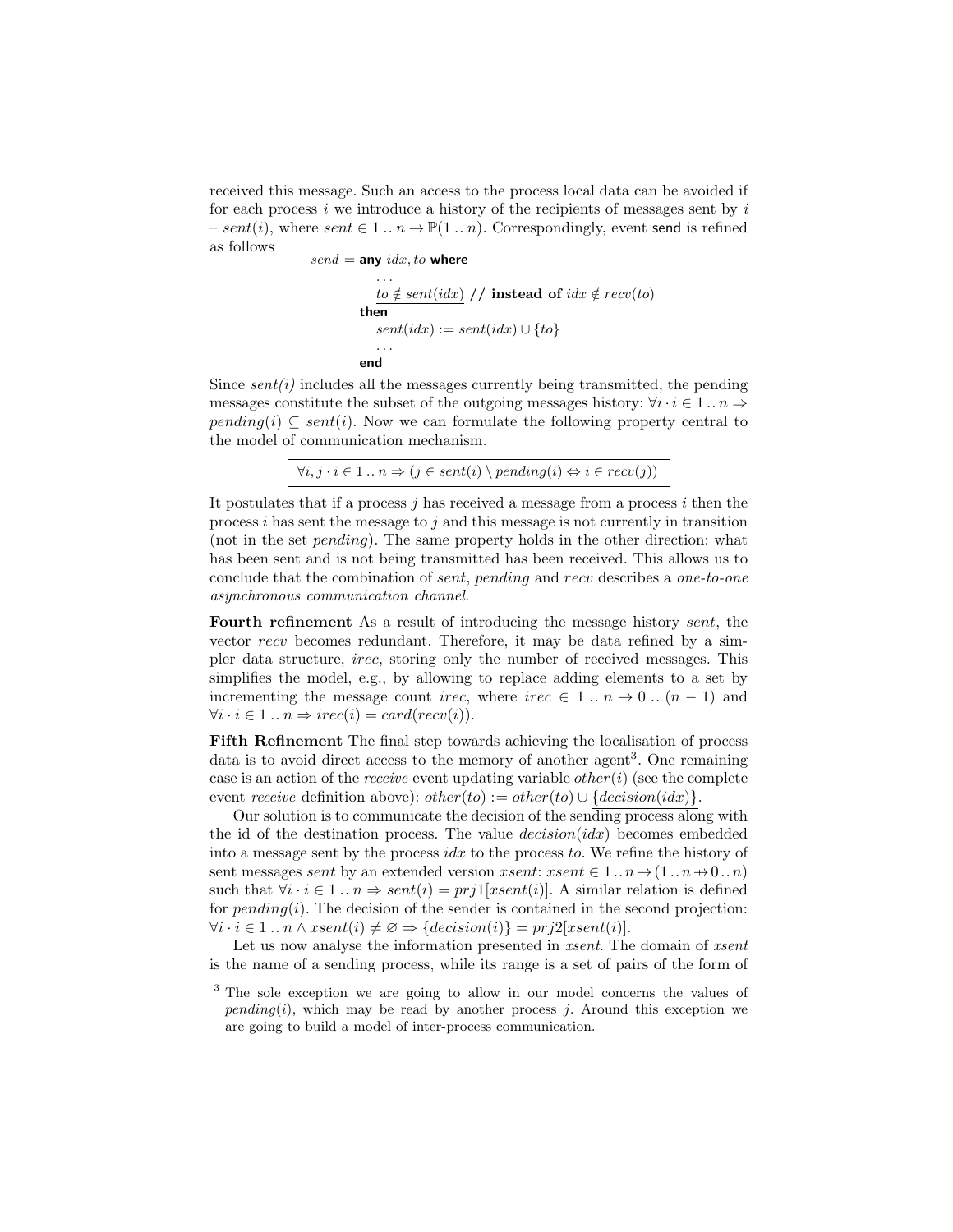(target process, process decision). xsent is a set of triplet that have the structure of a simple network protocol message:

 $\langle source\_address \rangle | \langle target\_address \rangle | \langle payload \rangle$ 

The address fields are process names and the decision of a sending process. The result of this refinement step is a model that reflects the essential features of a distributed system. Namely, it separates the private and externally visible memory of the processes and explicitly defines inter-process communication. The communication is based on message passing in a point-to-point network protocol.

## 4 Deriving Distributed Implementation

Before presenting the decomposition of the model of leader election, we first describe the general structure of a distributed system that we aim at.

Our goal is to implement a distributed software that will operate on top of the existing hardware and some network infrastructure (middleware). We assume that middleware is a generic platform component and its sole functionality is to deliver messages between processes. In our model we make the following assumptions about the middleware behaviour:

- the middleware implements a simple point-to-point communication protocol; as a message it expects a data structure containing source and target addresses of the network points as well as the data to be delivered to the target point;
- for any message sent, it is guaranteed that the message is eventually deliv- $\mathrm{ered}^4;$
- when a message is delivered, the sender gets a delivery receipt;
- the middleware is not able to access the internal memory of a process; it only observes the buffer of output messages.

The description fits any packet-oriented protocol that has the capability of acknowledging the reception of a message, i.e., TCP/IP. While modelling a distributed system, we consider the communications among the processes as observations of the messages sent and received by the processes. The communication history of an individual process is represented by two message sequences – for sent and received messages respectively.

We define the following data structures:

| $il \in \mathbb{N}$                 | index of the last message in input history      |
|-------------------------------------|-------------------------------------------------|
| $ol \in \mathbb{N}$                 | index of the last message in otput history      |
| $ih \in 1 \dots il \rightarrow MSG$ | input history sequence                          |
| $oh \in 1 \dots ol \rightarrow MSG$ | output history sequence                         |
| $r \in \mathbb{N}$                  | index of the last sent message in input history |

where  $MSG$  is an type of process messages. The current queue of outgoing messages is then a particular slice of the output history:

<sup>&</sup>lt;sup>4</sup> In reality, this means that the failure to deliver a message aborts the whole protocol. The consequences of this are outside of the scope of this paper.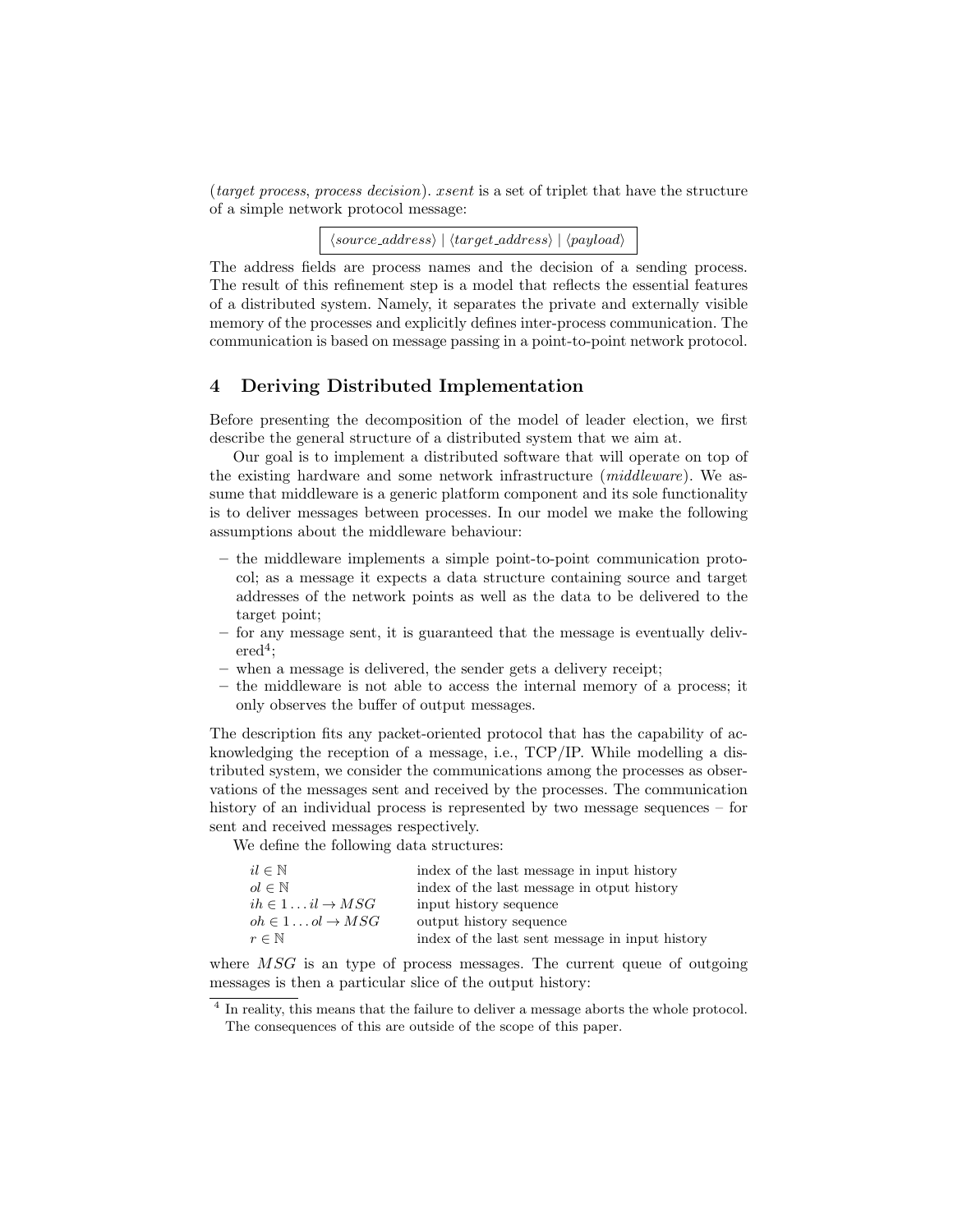

Fig. 3. Output history  $(oh)$ , output queue (the darker part of  $oh$ ) and input history (ih).

| $(r+1 \dots ol \triangleleft oh)$ | output queue                   |
|-----------------------------------|--------------------------------|
| $ol - r \leq L$                   | output queue length constraint |

where  $L$  is the maximum length of the output queue (that is, the sender buffer size). At any given point of time the output message history consists of the messages already sent and the messages produced but not yet delivered. The variable  $r$  points at the last message that has been reported as delivered by the environment. When an environment successfully delivers a message, the variable  $r$  is incremented. The out-of-order message delivery is possible but for simplicity we focus on a simpler, ordered delivery (the protocol itself is insensitive to outof-order delivery). The oldest message awaiting delivery is located at index  $r + 1$ in the output history. Consequently, the restriction of the output history  $r + 1$ .  $ol \triangleleft oh$  gives us a sequence of all the messages awaiting delivery. The middleware constantly observes the changes made to the output histories of processes and reacts on the appearance of a new message awaiting delivery<sup>5</sup>.

To model process communication, we define callable operations for each process. These operations will be invoked by the middleware every time a message is delivered or received. We specify these operations in the style described in subsection 2.2. Each process has two such operations, receive msg and deliver msg:

$$
receive\_msg = \text{any } m \text{ pre}
$$
\n
$$
m \in MSG
$$
\n
$$
\text{post}
$$
\n
$$
ih' = ih \cup \{il + 1 \mapsto m\} \land
$$
\n
$$
il' = il + 1
$$
\n
$$
\text{end}
$$
\n
$$
deliver\_msg = \text{pre } ol > r \text{ post } r' = r + 1 \text{ end}
$$

The operation receive msg is invoked when a new message is delivered to a process. The operation saves the message into the input history. An invocation of deliver\_msg by the middleware informs a process about the delivery of the oldest message in the output queue.

Let  $P$ ,  $Q$  be processes and  $P$ -pid,  $Q$ -pid be their ids (names). The process communication is modelled via the operations P receive msg and Q deliver msg that correspond respectively to the  $P$  and  $Q$  instances of receive msg and deliver msg. The asynchronous communication between  $P$  and  $Q$  is specified by two symmetric middleware events Q\_to\_P and P\_to\_Q, where

<sup>5</sup> Event B does not have a notion of fairness so it is possible that the middleware delays the delivery of a message for as long as there are other messages to deliver. We have proven that this does not affect the protocol progress.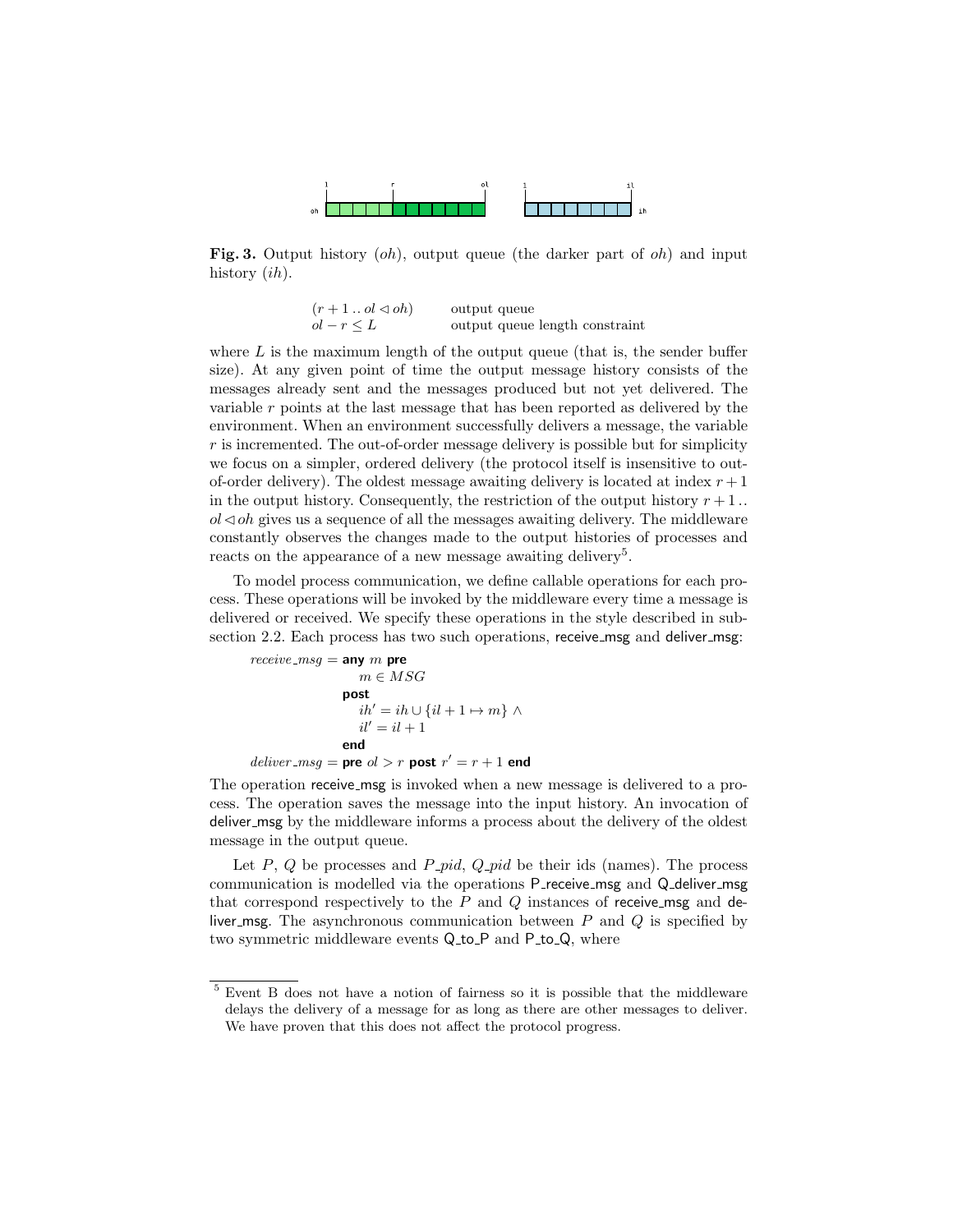```
Q_to_P = any msg where
             msg \in 0..nQ_{\text{-}ol} > Q_{\text{-}r} //process has an undelivered message
             P\_pid \mapsto msg = Q\_oh(Q\_r + 1)then
            nil := \mathsf{P}-receive-msg(msg) // the message is delivered to P
            nil := Q deliver msg // and removed from the queue of Q
          end
```
Here *nil* is a helper variable to save a void result of a operation call. The event P<sub>to</sub> Q is defined similarly. Both Q<sub>to</sub> P and P<sub>to</sub> Q are refinements of the abstract event receive.

Above we considered the case with two processes, P and Q. However, the presented approach can be generalised to any number of processes  $6$ .

#### 4.1 System Architecture

The goal of the planned decomposition refinement step is to derive the distributed architecture that supports the communication scheme described above. The general representation of the system architecture after decomposition (in a simple case with only two processes) is shown in Figure 4. The abstract, monolithic model is refined by a model representing the communication middleware, which references the involved processes realised as separate modules. The middleware accesses the modules via the provided generic interface (hence, all the processes are based on the single interface). The interface of a module includes not only the operations receive msg and deliver msg but also the specification of an autonomous process thread of control (or, simply, a process thread).

In this part of an interface we define the effect of a process thread on the interface variables. In a distributed system, the specification of a process thread should at least define how and when the process adds messages to the output queue. We also require that a process does not change the input history and the part of output history preceding the output queue. Also, the output message queue may only be extended by a process thread (that is, the middleware would not create messages on its own). These conditions are mechanically generated as additional proof obligations for a model.

A process thread is defined via a number of events. At the decomposition level, these events define how the process thread may update the interface variables. Since the interface variables are used to replace the abstract model variables, it is necessary to link the interface events with the abstracts events of the model before decomposition. Such a link is defined at the point of module import (in the middleware model). It is necessary to specify which interface events are used to refine abstract model events. There are two typical scenarios to achieve this: (i) distributing the abstract events among the interface events, or

<sup>&</sup>lt;sup>6</sup> At the moment one has to fix the number of processes at a decomposition step. We are working on improvements to Rodin that would allow us to model generic decomposition steps and later instantiate them with any number of processes.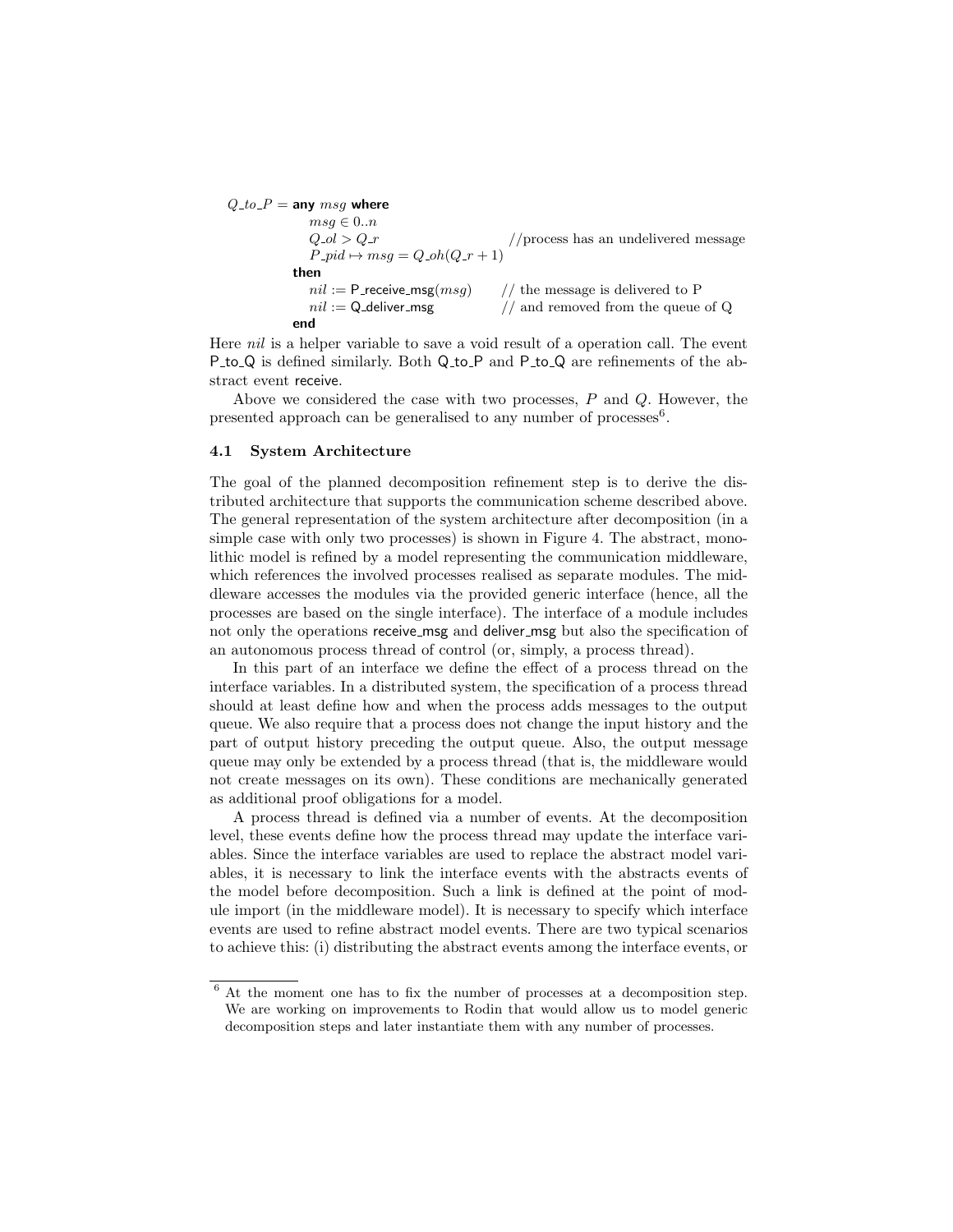

Fig. 4. Decomposition architecture

(ii) splitting the same abstract event into several interface events. In our model it is the latter case as we move the behaviour of a process into its own module.

Next we present how this general decomposition strategy can be applied to derive a distributed implementation of the leader election protocol.

#### 4.2 Decomposition of the Leader Election Model

The essence of the decomposition refinement step is the data refinement of the various data structures of the leader election protocol into input and output message histories of the individual processes. For the sake of simplicity, the election is done among two process called  $P$  and  $Q$ , which differ, at the interface level, only by their process id.

The overall scheme of the accomplished decomposition refinement is shown in Figure 5. The result of the fifth refinement, elect5, is refined by the middleware model elect6. This model imports two instances of the generic module interface Node. All the variables and most of operations of the interface corresponding to processes  $P$  and  $Q$  appear with the prefixes  $P$  and  $Q$  respectively. This is a feature of the modularisation extension that helps to avoid name clashes when importing several interfaces. The variables of the abstract model elect5 are split into two groups. The variables decision and leaders become internal, "phantom" variables of the process instances, i.e., they cannot be accessed by middleware. These variables are only used in the process thread. The other variable group including other, irec, xsent, and xpending is replaced (data refined) by the corresponding input and output histories of the process instances.

The number of message received from other process is related to the length of the input history of a process, while the local knowledge of a process is same as the information contained in its input history. The following are the data refinement conditions for these two variables (for the case of process  $P$ )

$$
irec(P\_pid) = P\_il
$$
  

$$
other(P\_pid) = ran(P\_ih)
$$

The process output history, oh, is a suitable replacement for xsent. The abstract notion of not yet delivered messages (*xpending*) maps into the output message queue. The refinement relation for *xsent* and *xpending* is the following:

$$
xsent(P\_pid) = ran(P\_oh)
$$
  

$$
xpending(P\_pid) = ran(P\_r + 1 ... P\_ol \lhd P\_oh)
$$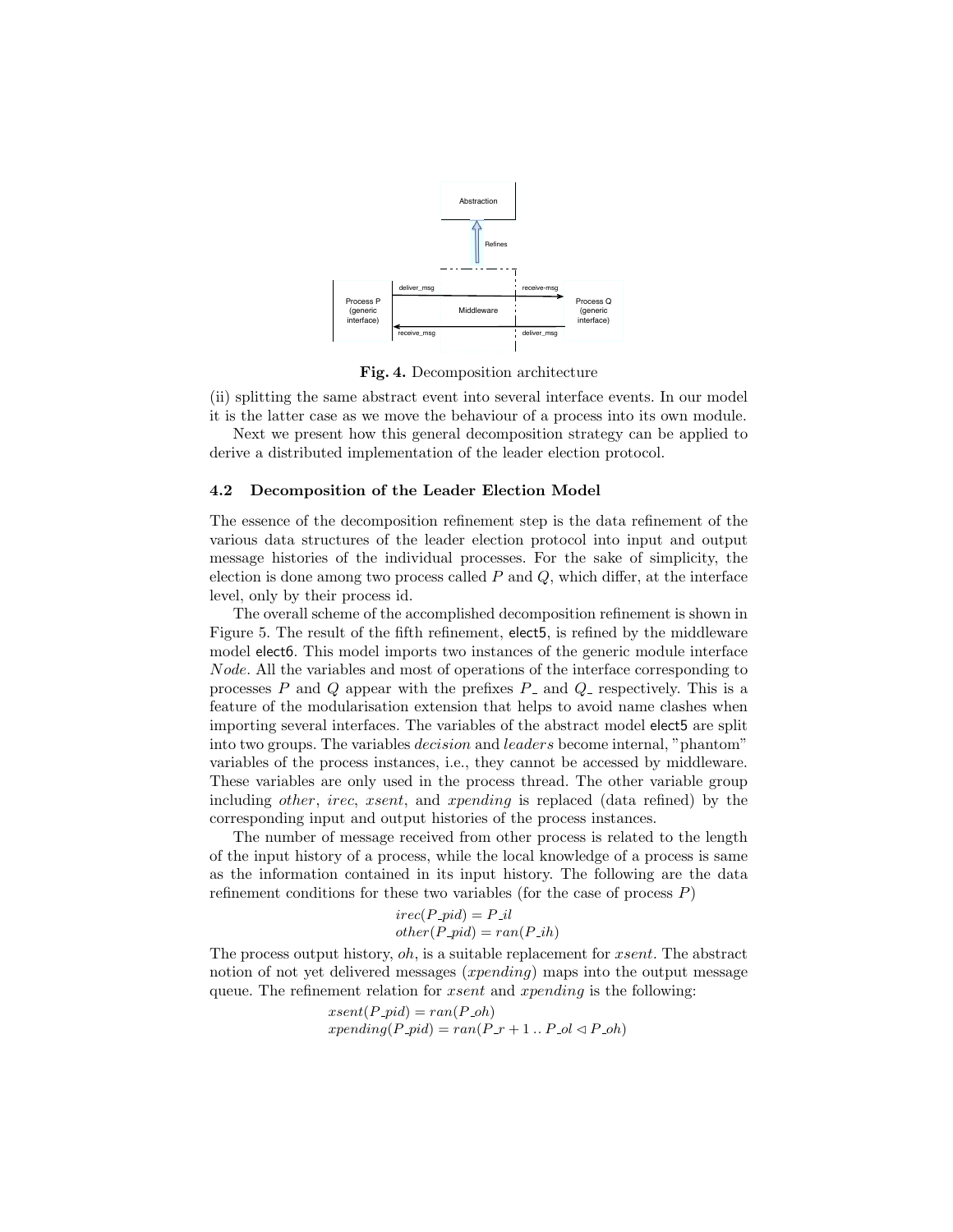

Fig. 5. The structure of the decomposition refinement

From earlier refinement steps we know that  $xpending(P\_pid) \subseteq xsent(P\_pid)$ . This coincides with the definition of the output queue as a subset of the output history. Such simple mapping between message histories and the variables of the previous (centralised) model is possible because they describe the same idea – asynchronous communication – albeit in differing terms.

The events of the abstract model are also split into two groups. The event receive is now refined by the middleware events implementing the point-to-point process communication, P to Q and Q to P. The remaining events, initiate, decide, send, and elect, become a part of the process thread of each process. Therefore, these events are also distributed, each dedicated to the functionality of a single process.

#### 4.3 Towards runnable code

The decomposition step leaves us with a specification of a process separated from the specification of the middleware. To implement the model as a software system, we have to achieve the following goals: (i) ascertain that the middleware model is compatible with the deployment infrastructure; (ii) convert the process specification into process software. The former task may be approached by using the middleware model as a blueprint to be matched against the existing middleware implementation, e.g, via model-based testing. A logically simpler, though normally impractical, alternative is to pursue the top-down approach and refine the middleware model all the way to machine code or even hardware description. For the latter task, one normally employs a code generator, which essentially accomplishes a large-scale unproven refinement step relating two formal languages: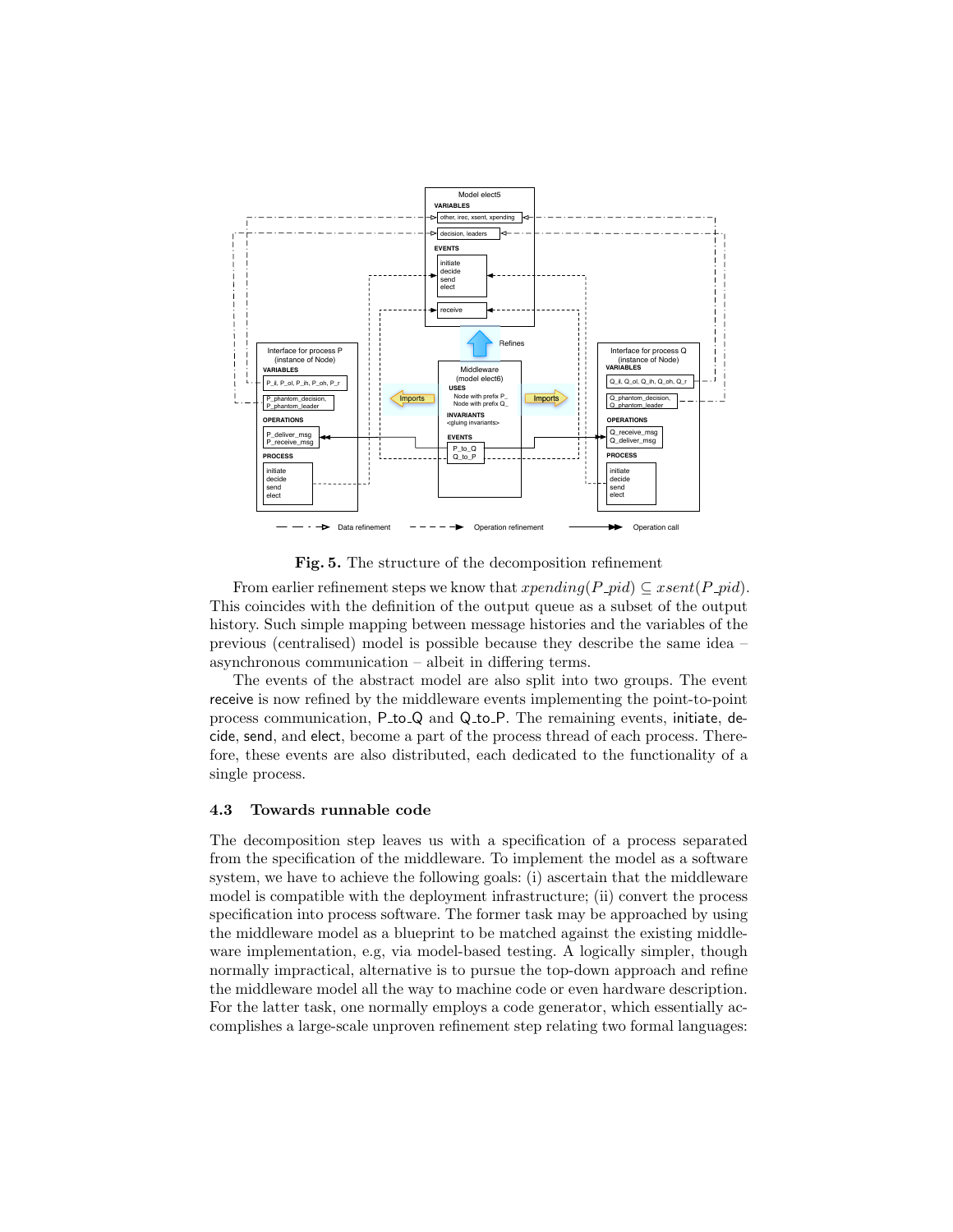a target programming language and our modelling language, Event B. Unfortunately, no such tool is yet available for Event B. Nevertheless, we have conducted a manual, line-by-line translation into Java [15]. Let us note that, whichever approach we take, we have to make a transition from a completely proven artefact to a system with an unproven, informal part. One way to reduce the gap between a model and its runnable version is to treat a deterministic model as a program. For this, it suffices to build an Event B model interpreter, which, in principle, can be achieved by first defining an Event B operational semantics.

Let v be the variables, E the set of events and  $\Sigma_0$  the set of initial states of an Event B model. Also, let the set of model states be defined as  $\Sigma = \{v | I(v)\},\$ where  $I(v)$  is the model invariant and  $\Sigma_0 \subseteq \Sigma$ . A distinguished value nil  $\notin \Sigma$ denotes the state of an uninitialised model. An event  $e \in E$  is interpreted as a next-state relation  $e: \Sigma \leftrightarrow \Sigma$ . The behaviour of the model is then given by a transition system  $(\Sigma \cup \{\text{nil}\}, \to)$  where  $\to$  is defined by the following rules:

| $v \in \Sigma_0$        | $v \mapsto v' \in \bigcup E$ |  |  |  |
|-------------------------|------------------------------|--|--|--|
| $(nil) \rightarrow (v)$ | $(v) \rightarrow (v')$       |  |  |  |

The first rule initialises the model. The second one describes state transitions defined by a combination of all the model events. It may be proven that the proof semantics of Event B implies that, unless a deadlock is reached, there is always a next state  $v'$  and it is a safe state. A tool for this style of code generation is available for Event B [6]. Rather than simply interpreting models, it produces equivalent C code.

To obtain a complete operational code, it is necessary to do an 'assembly' step linking the program of a process with the program of the existing networking infrastructure. At the moment this step is completely manual.

## 4.4 Proof Statistics

The proof statistics (in terms of generated proof obligations) for the presented Event B development is shown below. The numbers here represent the total number of proof obligations, the number of automatically and manually proved ones, and the percentage of manual effort. Here the models elect0-elect6 are the protocol refinement steps. IProcess is the process module interface component. QuickPrg is one specific realisation of the process module body that may learn the overall leader before the completion of the protocol. Other process implementations (found in [14]) do not incur any proof obligations. Two models stand out in terms of proof effort: elect2 is an important step giving the proof of the protocol correctness, while elect6 accomplishes model decomposition. About 35% of total manual proofs are related to the decomposition step.

|                                     |      |          | Step Total Auto Manual Manual % |                           |    |     | Step Total Auto Manual Manual % |  |
|-------------------------------------|------|----------|---------------------------------|---------------------------|----|-----|---------------------------------|--|
| $ \mathsf{elect}0 3 $               |      |          | $0\%$                           | elect $5 37$              | 29 | - 8 | 22%                             |  |
| $ \mathsf{electl} 16$               | -13- | 3        | 19%                             | $elect6 131$ 106 25       |    |     | 19%                             |  |
| $ \mathsf{elect2} $ $\overline{76}$ | 61   | 15       | $20\%$                          | $I$ Process $ 53$         | 44 | - 9 | 17%                             |  |
| $ \mathsf{elect}3 23 $              | 23   | $\Omega$ | $0\%$                           | $\sqrt{QuickPrg}$ 19 16 3 |    |     | 16%                             |  |
| $ $ elect4 $ 19 $                   | 12   |          | 37%                             | Overall 377 307 70        |    |     | 19\%                            |  |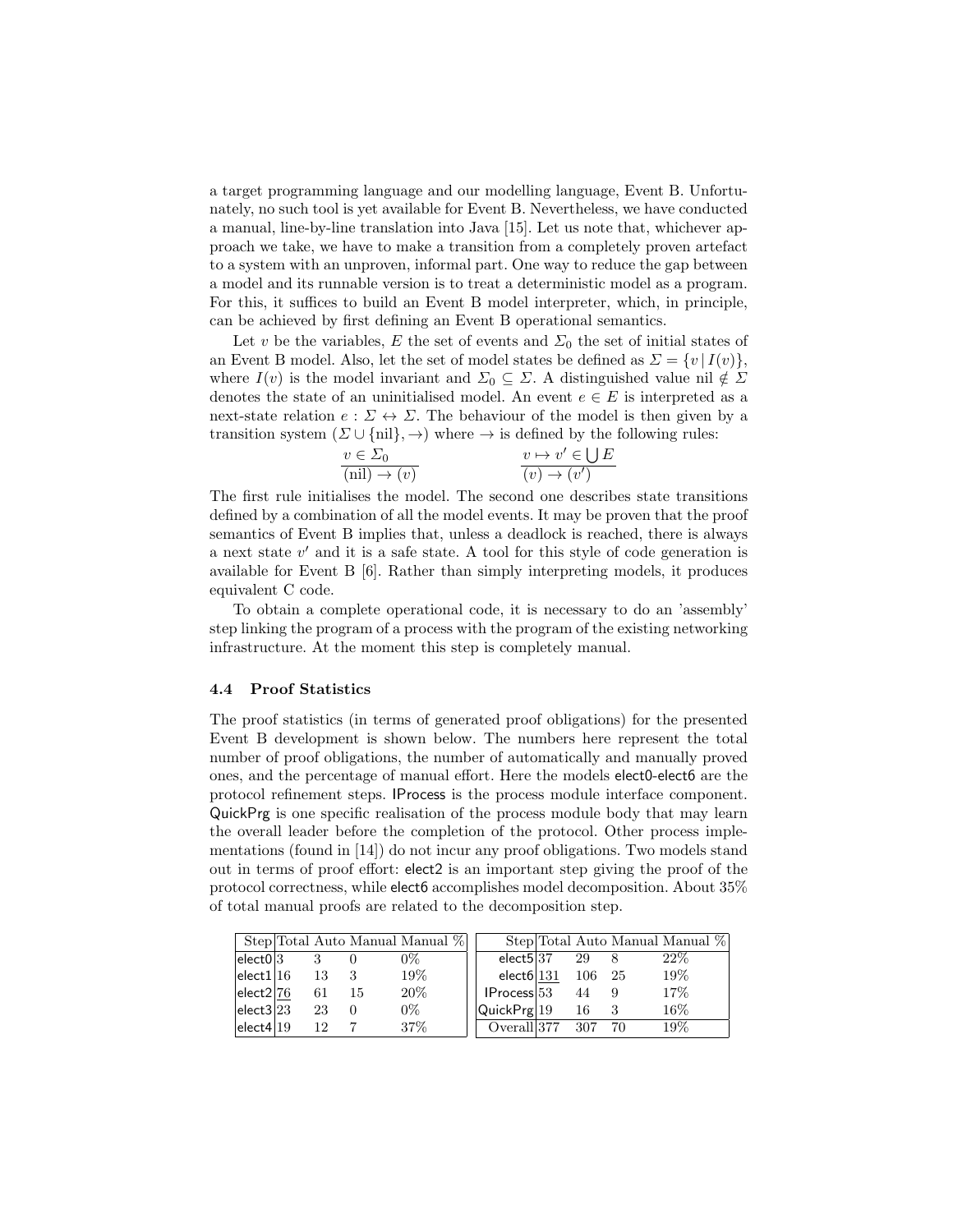## 5 Conclusions

In this paper we have presented an application of Event B and its modularisation extension to the derivation of a correct-by-construction distributed program. The formal model construction is a top-down refinement chain, based on the ideas pioneered in Dijkstra's work on program derivation [7]. We start with a centralised and trivially correct model and end up with a localised, deterministic model of a process. Small abstraction gaps between models constructed at each refinement step have simplified protocol verification and allowed us to better manage the complexity traditionally associated with distributed programs.

In the domain of refinement-driven development, the closest work is the development of distributed reference counting algorithm [5] and also topology discovery model [10]. Both present verification of fairly intricate protocols and propose developments starting with a simple, centralised abstraction that is gradually replaced by a complex of communicating entities. The focus of these works is on the investigation of the consistency properties of the relevant protocols. In contrast, we place an emphasis on the role of refinement as an engineering technique to obtain correct-by-construction software.

Another closely related work is derivation of a distributed protocol by refinement in [3]. The development finishes with a formal model of a program to be run by each process. Our approach has a number of significant distinctions. Firstly, we perform the actual decomposition and separate processes from middleware. Secondly, we explicitly define our assumptions about the middleware providing the correct infrastructure for deploying the derived distributed program.

Walden [19] has investigated formal derivation of distributed algorithms within the Action Systems formalism [4], heavily relying on the superposition refinement technique. These ideas, while not supported by an integrated toolkit, are very relevant in the domain of Event B.

Butler et al. [13, 8] have presented a number of formal developments addressing refinement of distributed systems. The presented work focuses on Event B modelling of a range of two-process communication primitives.

There are a number of model checking approaches to verifying distributed protocols. Model checking is a technique that verifies whether the protocol preserves certain properties (e.g., deadlock freeness) by fully exploring its (abridged) state space. Refinement approaches take a complementary view – instead of verifying a model extracted from an existing program, they promote a derivation of a program with in-built properties. The correct-by-construction development allows us to increase the complexity of a formal model gradually. This facilitates comprehension of the algorithm and simplifies reasoning about its properties.

The main contribution of this paper is a complete formal development of a distributed program implementing a leader election protocol. The formal development has resulted in creating not only a mathematical model of distributed software but also its implementation. The systems approach that we have adopted has allowed us not only create the programs to be run by network processes but also explicitly state the assumptions about the middleware behaviour. These assumptions allow the designers to choose the appropriate type of middleware